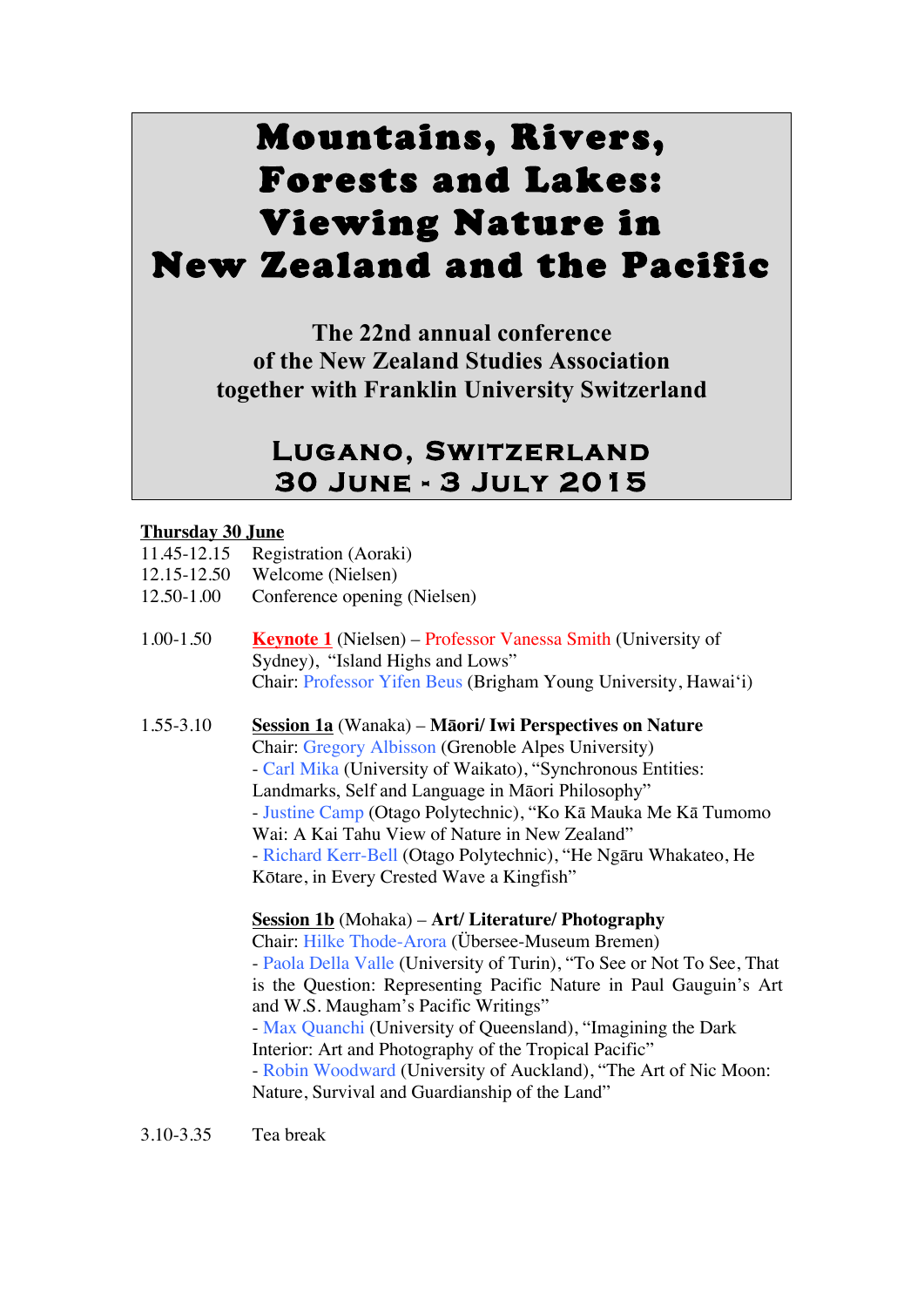#### 3.35-4.25 **Session 2a** (Wanaka) – **Nature in Māori and Australian Literature** Chair: David Callahan (University of Aveiro) - Lotta Schneidemesser (University of York), "'Where the Bush Begins': Nature and the Thresholds of Home in Contemporary Māori Literature" - Michael Ackland (James Cook University), "Going Bush or Going Troppo? Landscape, Possession and the Topos of the Painter-Seer in the Work of Patrick White and David Malouf"

#### **Session 2b** (Mohaka) – **Paradise in the Pacific? Contemporary Considerations**

Chair: Rick Feinberg (Kent State University)

- Geir Henning Presterudstuen (Western Sydney University), "Reimagining Paradise From the Margins of Fijian Society"

- Joanna Siekiera (Victoria University of Wellington), "Climate

Chance as the Integrative Factor in Pacific Regionalism"

\_\_\_\_\_\_\_\_\_\_\_\_\_\_\_\_\_\_\_\_\_\_\_\_\_\_\_\_\_\_\_\_\_\_\_\_\_\_\_\_\_\_\_\_\_\_\_\_

4.30-5.30 **NZSA AGM** (Nielsen)

#### **Friday 1 July**

#### 8.45-10.00 **Session 3a** (Wanaka) – **New Zealand and Pacific Poetry**

Chair: Paloma Fresno-Calleja (University of the Balearic Islands) - Carla Comellini (University of Bologna), "Imagery of the Pacific Ocean in Canadian Poetry"

- Norman P. Franke (University of Waikato), "'What am I if not the river…?' Ecopoetics and Emotional Geography in German and New Zealand Poetry

- Hilary Bracefield (Ulster), "Cyril Speaks: Fleur Adcock and Poems About Her Father"

#### **Session 3b** (Mohaka) – **Pacific Island Communities: Space, Place, Land and Culture**

Chair: Geir Henning Presterudstuen (Western Sydney University) - Iati Iati (University of Otago), "Watching Their Customary Lands Slip Away? The Implications of Applying the Torrens System to Samoan Customary Land Tenure"

- Rick Feinberg (Kent State University), "Polynesian Structures of Geographical and Cosmological Space: Anuta, Solomon Islands - Thomas Dick (Southern Cross University), "Dancing Diversity: Critical Indigenous Perspectives on a New Conservation Ethic in Melanesia"

- 10.00-10.20 Coffee break
- 10.20-11.10 **Session 4a** (Wanaka) **Landscape in New Zealand Cinema** Chair: Nele Rein (Carl von Ossietzky University of Oldenburg) - Eva Rueschmann (Hampshire College), "Reading Littoral Spaces in Niki Caro's *Memory and Desire* (1998) and *Whale Rider* (2002)"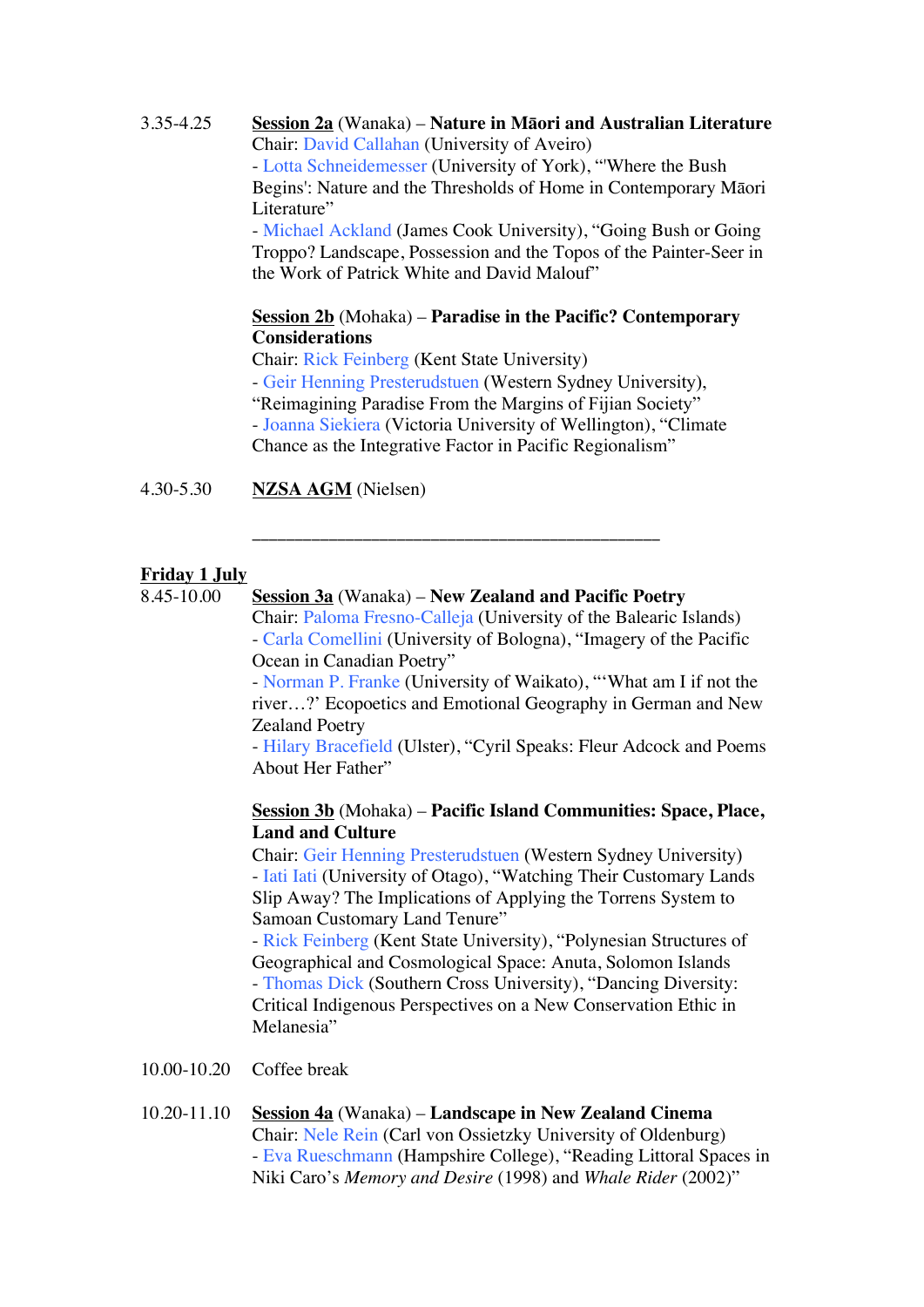- Alfio Leotta (Victoria University of Wellington), "From Kaihoro to Hobbiton: The Imaginary Geography of Peter Jackson's Film Landscapes"

#### **Session 4b** (Mohaka) – **(Former) Empires and Colonies**

Chair: Hermann Mückler (University of Vienna) - Dominic Alessio and Patricia Olle Tejero (Richmond, The American International University in London), "Re-thinking the Pacific's 'Bermuda Triangle': Micronesia's Spanish, German and American Lakes"

- Wendy Stokes (London Metropolitan University), "Political Change: 1970s in the Solomon Islands"

- 11.10-12.00 **Keynote 2** (Nielsen) Associate Professor David Callahan (University of Aveiro), "Deterritorialisation and the Landscape of New Zealand Videogames" Chair: Professor Eva Rueschmann (Hampshire College)
- 12.00-1.00 Lunch
- 1.45-3.55 **Boat trip on Lake Lugano (departure Lugano Centrale)**
- 7.00 **Conference dinner**

#### **Saturday 2 July**

9.00-9.50 **Session 5a** (Wanaka) - **Outdoor Spaces: From Mountains to Cities** Chair: Dominic Alessio (Richmond, The American International University in London) - Gregory Albisson (Grenoble Alpes University), "'Average' New Zealanders? Mountain Climbing and National Identity in Aotearoa" - Manfredo Manfredini (University of Auckland) and Franco Manai (University of Auckland), "Urban Relational Infrastructure: Public Space and Civic Life in Auckland Metropolitan Centres"

\_\_\_\_\_\_\_\_\_\_\_\_\_\_\_\_\_\_\_\_\_\_\_\_\_\_\_\_\_\_\_\_\_\_\_\_\_\_\_\_\_\_\_\_\_\_\_\_

**Session 5b** (Mohaka) – **Film and Indigenous Identity**

Chair: Andrea Wright (Edge Hill University) - Yifen Beus (Brigham Young University, Hawai'i), "The Force Awakens: Mana as a Causal Agent in Pacific Cinema" - Nele Rein (Carl von Ossietzky University of Oldenburg), "Caribbean Sounds in Aotearoa: The Transcultural Dimension of Reggae Music in Recent Māori Films"

9.50-10.15 Coffee break

| $10.15 - 11.05$ | Session 6a (Wanaka) - Early German Photography in the Pacific    |
|-----------------|------------------------------------------------------------------|
|                 | Chair: Max Quanchi (University of Queensland)                    |
|                 | - Hermann Mückler (University of Vienna), "Faded Traces: Wilhelm |
|                 | Knappe's Photo-album and Erwin Steinbach's Comments on Early     |
|                 | German Colonial Involvement in the Marshall Islands"             |